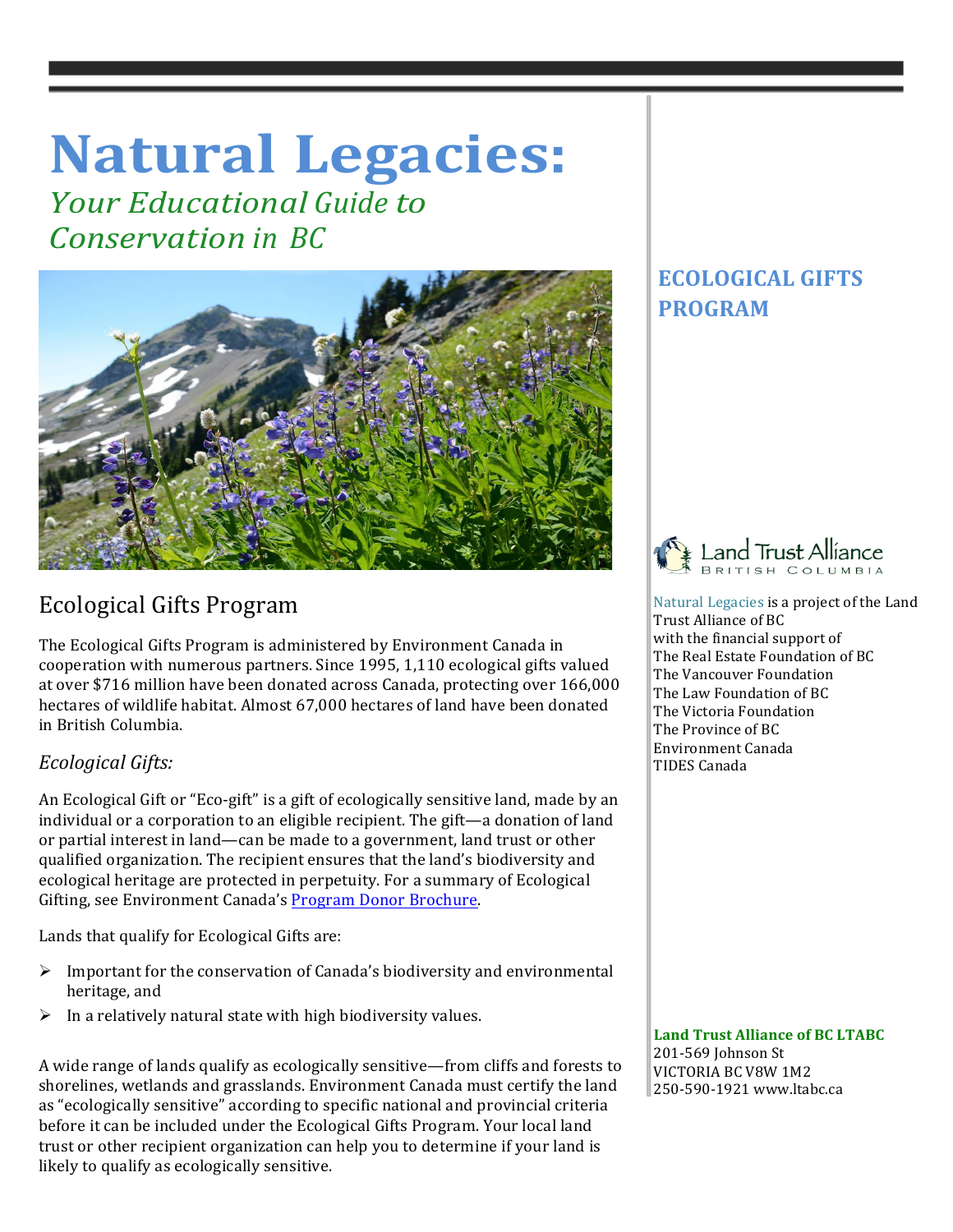## *Financial and other benefits:*

If you are a donor landowner, you get a donation receipt (tax credit) for the full value of your Ecological Gift and this can be applied against 100% of your net annual income. Any unused portion of the receipt may be carried forward for up to ten years, and there is no taxable capital gain. Corporations can also qualify for Ecological Gifts—the amount is deducted directly from taxes. For more detailed information, see Environment Canada's Donations and Income Tax Scenarios.

Ecological Gifts benefit landowners by:

- $\triangleright$  Providing significant tax benefits for donations;
- $\triangleright$  Ensuring that the property's ecological values are protected in perpetuity;
- $\triangleright$  Providing flexible options, including the ability to sell only part of the land, or a partial interest in the land, or to remain living on the land for your (or your heir's) lifetime.

Examples of ecological gifts include the following.

- 1. A straightforward "fee simple" donation of land to a qualified recipient, transferring the property ownership to the recipient organization. The tax receipt is based on the fair market value of the land.
- 2. Donation of a partial interest in the property through a legal agreement, such as a conservation covenant or easement, that ensures that the land's ecological values are maintained. The landowner continues to own the property and can sell or pass it on to their heirs. The tax receipt reflects the reduced sale value of the land.
- 3. A "life estate" is a donation of land to a qualified recipient, with a clause that allows the landowner to live on that land for their lifetime. Tax benefits based on the fair market value are received at the time of donation.
- 4. Donation of land by a "split receipt": the donor can receive a payment of up to 80% of the financial value of the transferred property, and donate the remainder. Tax benefits are assigned accordingly. For more information on options for land donation, see Environment Canada's Donation and Income Tax Scenarios.

#### *Steps to donating your land and obtaining an eco-gift receipt:*

If you are interested in donating your land (or an interest in your land) as an Ecological Gift:

- 1. Learn more about the Ecological Gifts Program at the Environment Canada website http://www.ec.gc.ca/pdeegp/. Read the program handbook for more information.
- 2. Talk to your local land trust organization or staff at the Ecological Gifts program. Talk about what your goals are, and what you are looking to achieve by participating in the program. Find out if the land you are offering might qualify for an Ecological Gift tax credit.
	- *For a list of local land trust organizations, see the Land Trust Alliance of BC.*
	- *Contact Environment Canada's BC/Yukon Regional Coordinator at pde-egp@ec.gc.ca* or call 604-350-1987.
- 3. Talk to a financial advisor who knows about Ecological Gifts. Every situation is different; get tax advice specific for your own circumstances, so you can maximize the tax benefits of your donation.
- 4. Make sure you understand the costs involved. You will need to get legal and tax advice, an appraisal of your land, and there will be costs for land transfer and registry fees.
- 5. Decide who you want to donate your land to, and in what way. Make sure you are comfortable with all of the conditions of the donation before making any final decisions, and be sure to get independent legal and tax advice.